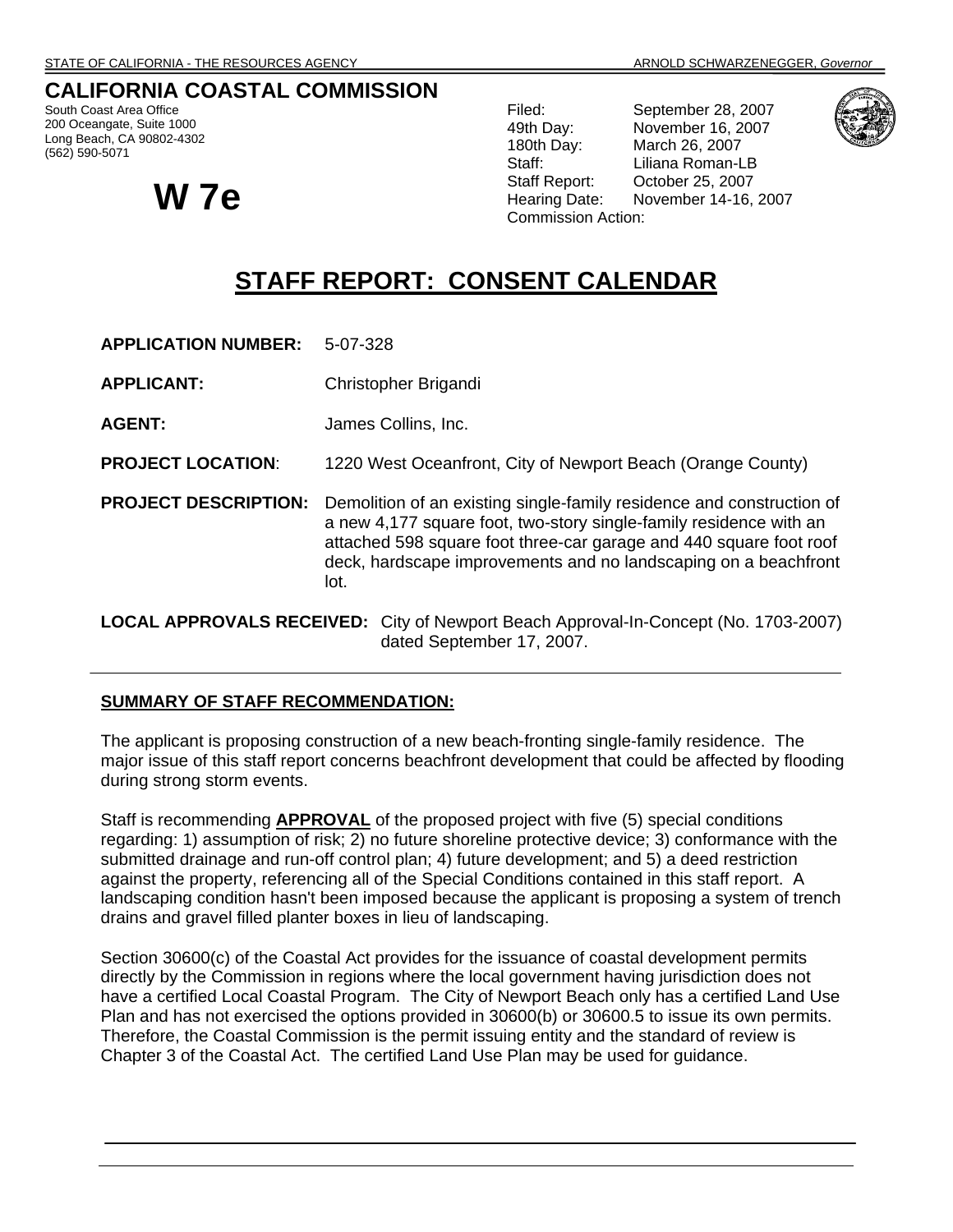#### *5-07-328(Brigandi) Staff Report–Consent Calendar Page 2 of 7*

**SUBSTANTIVE FILE DOCUMENTS:** City of Newport Beach certified Land Use Plan and *Coastal Hazard and Wave Runup Study for 1220 West Oceanfront, Newport Beach, CA* prepared by *Geosoils, Inc*. dated September 2007.

# **LIST OF EXHIBITS**

- 1. Location Map
- 2. Assessor's Parcel Map
- 3. Project Plans

# **STAFF RECOMMENDATION:**

Staff recommends that the Commission **APPROVE** the permit application with special conditions.

### **MOTION:**

*I move that the Commission approve the coastal development permit applications included on the consent calendar in accordance with the staff recommendations.*

Staff recommends a **YES** vote. Passage of this motion will result in approval of all the permits included on the consent calendar. The motion passes only by affirmative vote of a majority of the Commissioners present.

# **RESOLUTION:**

# **I. APPROVAL WITH CONDITIONS**

The Commission hereby **APPROVES** a coastal development permit for the proposed development and adopts the findings set forth below on grounds that the development as conditioned will be in conformity with the policies of Chapter 3 of the Coastal Act and will not prejudice the ability of the local government having jurisdiction over the area to prepare a Local Coastal Program conforming to the provisions of Chapter 3. Approval of the permit complies with the California Environmental Quality Act because either 1) feasible mitigation measures and/or alternatives have been incorporated to substantially lessen any significant adverse effects of the development on the environment, or 2) there are no further feasible mitigation measures or alternatives that would substantially lessen any significant adverse impacts of the development on the environment.

# **II. STANDARD CONDITIONS**

- 1. Notice of Receipt and Acknowledgment. The permit is not valid and development shall not commence until a copy of the permit, signed by the permittee or authorized agent, acknowledging receipt of the permit and acceptance of the terms and conditions, is returned to the Commission office.
- 2. Expiration. If development has not commenced, the permit will expire two years from the date this permit is reported to the Commission. Development shall be pursued in a diligent manner and completed in a reasonable period of time. Application for extension of the permit must be made prior to the expiration date.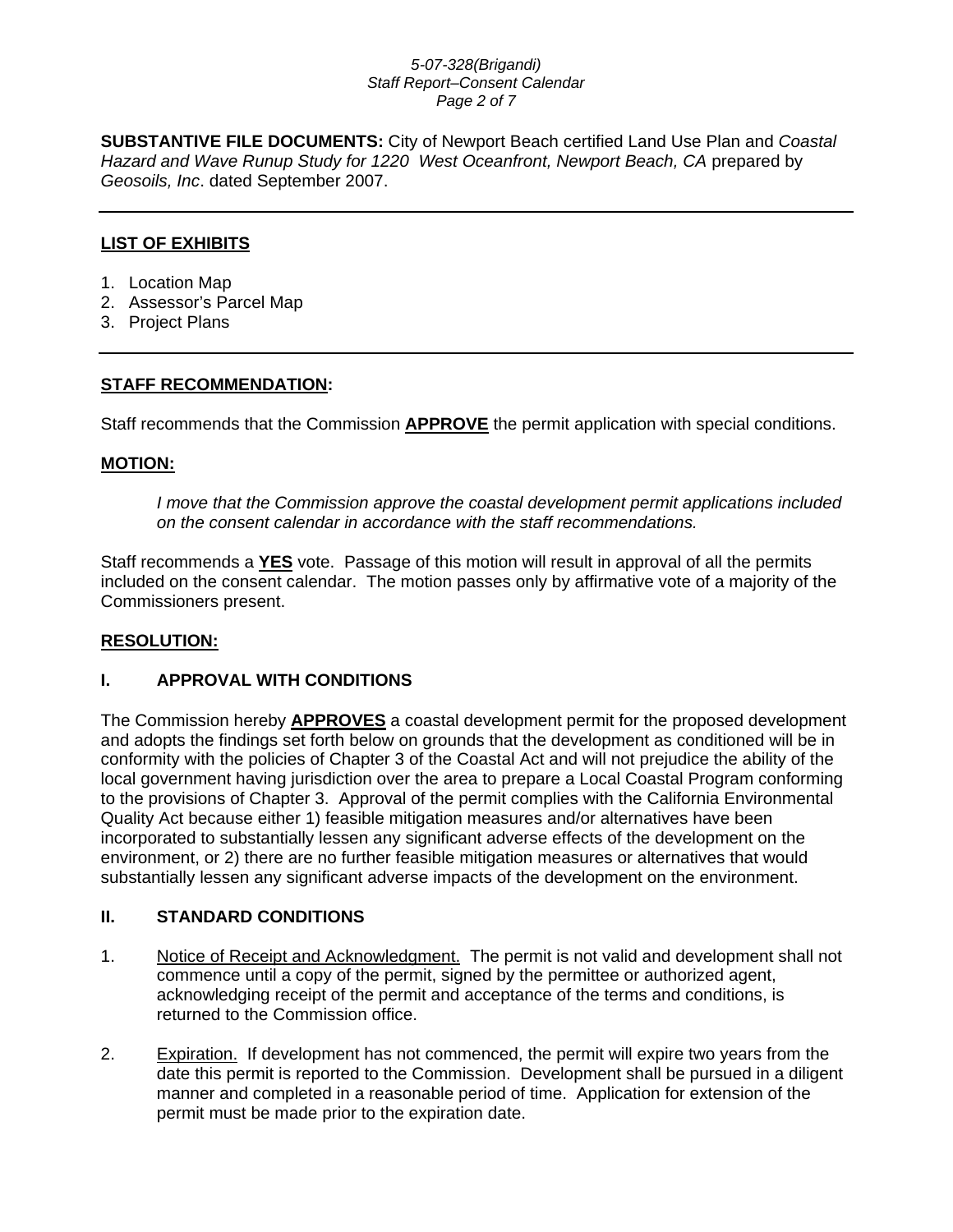#### *5-07-328(Brigandi) Staff Report–Consent Calendar Page 3 of 7*

- 3. Interpretation. Any questions of intent or interpretation of any condition will be resolved by the Executive Director or the Commission.
- 4. Assignment. The permit may be assigned to any qualified person, provided assignee files with the Commission an affidavit accepting all terms and conditions of the permit.
- 5. Terms and Conditions Run with the Land. These terms and conditions shall be perpetual, and it is the intention of the Commission and the permittee to bind all future owners and possessors of the subject property to the terms and conditions.

# **III. SPECIAL CONDITIONS**

### **1. Assumption of Risk, Waiver of Liability and Indemnity**

By acceptance of this permit, the applicant acknowledges and agrees (i) that the site may be subject to hazards from flooding and wave uprush; (ii) to assume the risks to the applicant and the property that is the subject of this permit of injury and damage from such hazards in connection with this permitted development; (iii) to unconditionally waive any claim of damage or liability against the Commission, its officers, agents, and employees for injury or damage from such hazards; and (iv) to indemnify and hold harmless the Commission, its officers, agents, and employees with respect to the Commission's approval of the project against any and all liability, claims, demands, damages, costs (including costs and fees incurred in defense of such claims), expenses, and amounts paid in settlement arising from any injury or damage due to such hazards.

#### **2. No Future Shoreline Protective Device**

- A. By acceptance of this permit, the applicant agrees, on behalf of himself and all other successors and assigns, that no shoreline protective device(s) shall ever be constructed to protect the development approved pursuant to Coastal Development Permit No. 5-07-328 including, but not limited to, the residence, garage, foundations, and patio, and any future improvements, in the event that the development is threatened with damage or destruction from waves, erosion, storm conditions or other natural hazards in the future. By acceptance of this permit, the applicant hereby waives, on behalf of himself and all successors and assigns, any rights to construct such devices that may exist under Public Resources Code Section 30235.
- B. By acceptance of this permit, the applicant further agrees, on behalf of himself and all successors and assigns, that the landowner(s) shall remove the development authorized by this permit, including the residence, garage, foundations, and patio, if any government agency has ordered that the structure is not to be occupied due to any of the hazards identified above. In the event that portions of the development fall to the beach before they are removed, the landowner(s) shall remove all recoverable debris associated with the development from the beach and ocean and lawfully dispose of the material in an approved disposal site. Such removal shall require a coastal development permit.

# **3. Drainage and Run-Off Control Plan**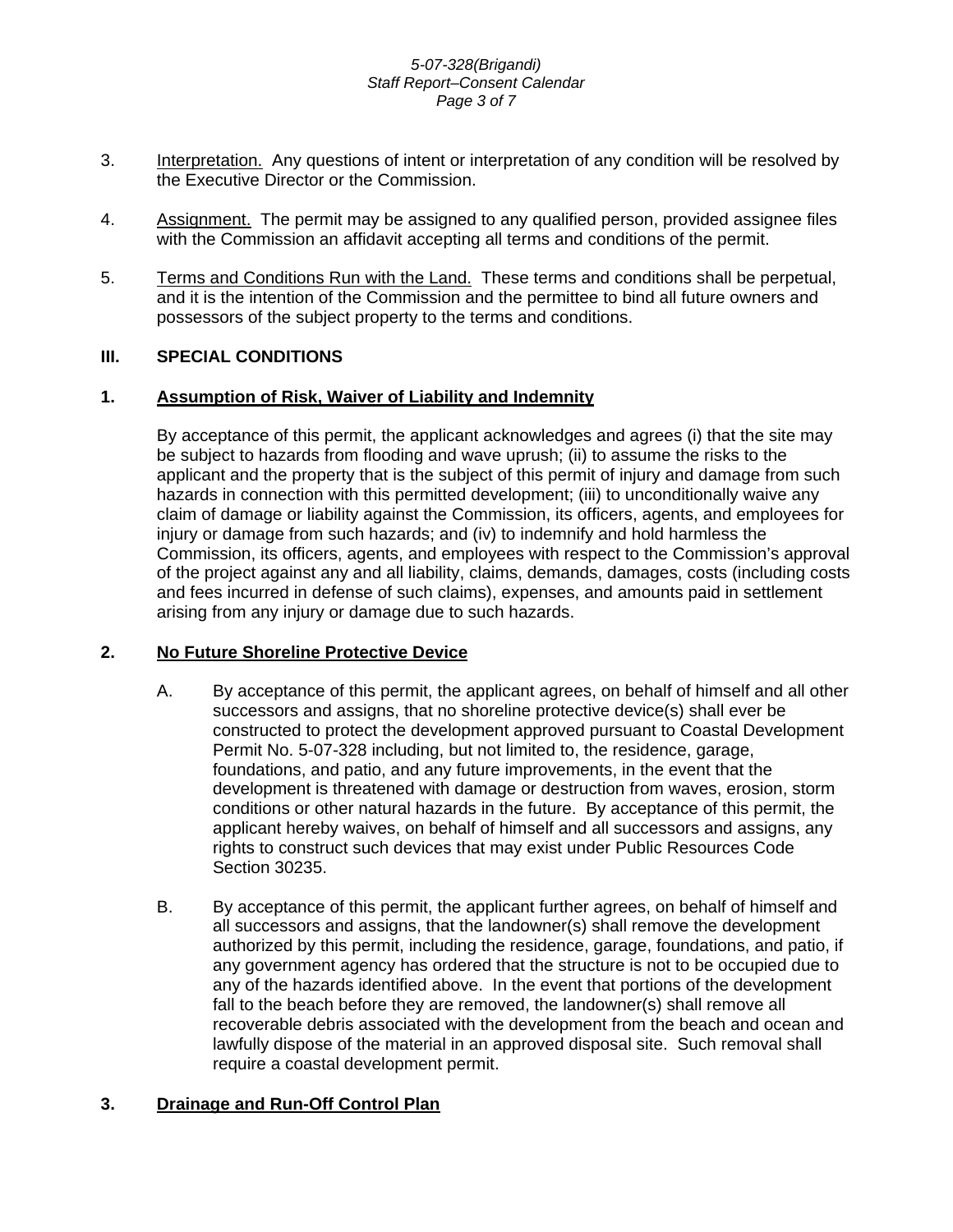#### *5-07-328(Brigandi) Staff Report–Consent Calendar Page 4 of 7*

The applicant shall conform with the drainage and run-off control plans received in the Commission's office on September 28, 2007showing roof drainage downspouts directed to gravel filled planter pockets and runoff from all impervious areas directed to a trench drains along the back side yards and at the rear end of the property adjacent to the garage. Any proposed changes to the approved plan shall be reported to the Executive Director. No changes to the approved plan shall occur without a Commission amendment to this coastal development permit unless the Executive Director determines that no amendment is required.

# **4. Future Development**

This permit is only for the development described in Coastal Development Permit No. 5-07- 328. Pursuant to Title 14 California Code of Regulations Section 13250(b)(6), the exemptions otherwise provided in Public Resources Code Section 30610(a) shall not apply to the development governed by Coastal Development Permit No. 5-07-328. Accordingly, any future improvements to the single-family house authorized by this permit, including but not limited to repair and maintenance identified as requiring a permit in Public Resources Section 30610(d) and Title 14 California Code of Regulations Sections 13252(a)-(b), shall require an amendment to Permit No. 5-07-328 from the Commission or shall require an additional coastal development permit from the Commission or from the applicable certified local government.

# **5. Generic Deed Restriction**

**PRIOR TO ISSUANCE OF THE COASTAL DEVELOPMENT PERMIT, the applicant shall** submit to the Executive Director for review and approval documentation demonstrating that the landowner(s) have executed and recorded against the parcel(s) governed by this permit a deed restriction, in a form and content acceptable to the Executive Director: (1) indicating that, pursuant to this permit, the California Coastal Commission has authorized development on the subject property, subject to terms and conditions that restrict the use and enjoyment of that property; and (2) imposing the Special Conditions of this permit as covenants, conditions and restrictions on the use and enjoyment of the Property. The deed restriction shall include a legal description of the entire parcel or parcels governed by this permit. The deed restriction shall also indicate that, in the event of an extinguishment or termination of the deed restriction for any reason, the terms and conditions of this permit shall continue to restrict the use and enjoyment of the subject property so long as either this permit or the development it authorizes, or any part, modification, or amendment thereof, remains in existence on or with respect to the subject property.

# **IV. FINDINGS AND DECLARATIONS:**

The Commission hereby finds and declares:

# **A. PROJECT LOCATION AND DESCRIPTION**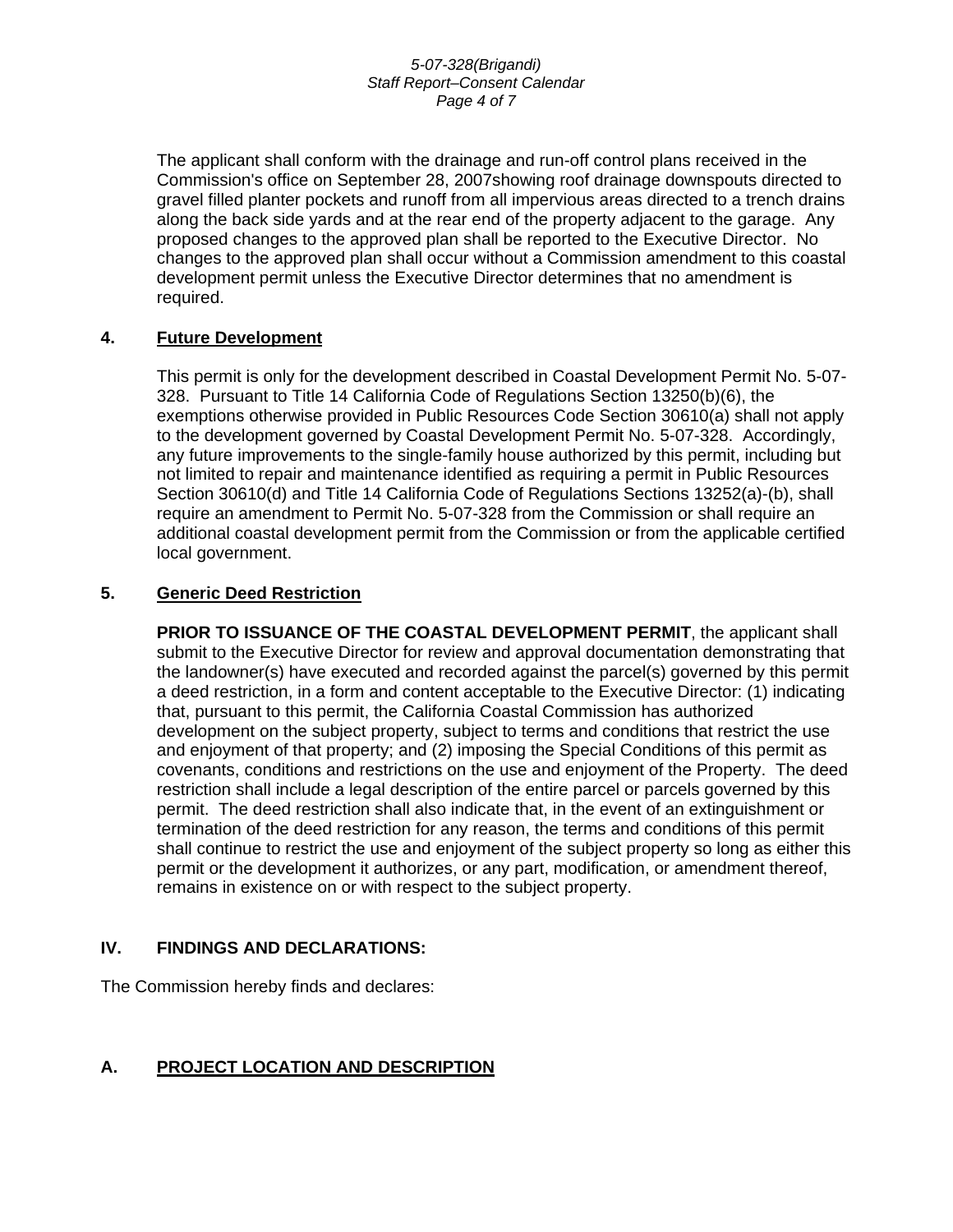#### *5-07-328(Brigandi) Staff Report–Consent Calendar Page 5 of 7*

The subject site is located at 1220 West Oceanfront within the City of Newport Beach, Orange County (Exhibits 1 and 2). The lot size is 3,735 square feet. The City of Newport Beach Land Use Plan (LUP) designates the site Single-Family Residential and the proposed project adheres to this designation. The project is located within an existing urban residential area, located between the Newport Pier and the Balboa Pier.

The site is a beachfront lot located between the first public road and the sea. There is a wide sandy beach (approximately 450 feet wide) between the subject property and the Pacific Ocean. Due to its oceanfront location, the project site may be potentially exposed to the hazard of wave up-rush during a severe storm event.

The proposed project will not have an adverse effect on public access. The project site is located along the portion of Oceanfront bordered by the City's paved beachfront public lateral access way (boardwalk). The Commission has found through previous permit actions in this area that the City's setback in this area is acceptable for maintaining public access. The proposed project is consistent with the City's 8-foot required setback from the seaward property line. Vertical public access to this beach is available at the end of  $12<sup>th</sup>$  Street, approximately 200 feet east of the site, and at the end of 13<sup>th</sup> Street, approximately 200 feet west of the site. Lateral public access is available along the paved boardwalk and wide sandy beach seaward of the subject site.

The applicant is proposing to demolish an existing two-story single-family residence and construct a new ocean-fronting, 4,177 square foot, 27' high, two-story single-family residence with an attached 598 square foot three-car garage and 440 square foot roof deck (Exhibit 3). In addition, the proposed project consists of hardscape improvements, including new concrete side yard walkways, a front yard concrete patio, and property line walls.

The applicant is proposing water quality improvements as part of the proposed project, including directing roof drainage downspouts to gravel-filled planter pockets and runoff from all impervious areas directed to bottomless trench drains along the back side yards and running across the rear (alley facing) width of the property. No landscaping is proposed as the side yards and front patio will be paved; the six (6) small planter pockets designed to collect roof drainage will be gravelfilled. A six (6) foot high concrete masonry unit (CMU) wall is proposed on both the east and west property lines and a three (3) foot high CMU wall at the oceanfront property line. No encroachments are proposed between the property line and the City's paved boardwalk.

# **B. HAZARDS**

Development adjacent to the ocean is inherently hazardous. Development which may require a protective device in the future cannot be allowed due to the adverse impacts such devices have upon, among other things, public access, visual resources and shoreline processes. To minimize the project's impact on shoreline processes, and to minimize risks to life and property, the development has been conditioned for one or more of the following: require an appropriate setback from the water; require a drainage and runoff control plan to direct, treat, and minimize the flow of water offsite; prohibit construction of protective devices (such as a seawall) in the future; and to require that the landowner and any successor-in-interest assume the risk of undertaking the development. As conditioned, the Commission finds that the development conforms to the requirements of Sections 30235 and 30253 of the Coastal Act regarding the siting of development in hazardous locations.

# **C. DEVELOPMENT**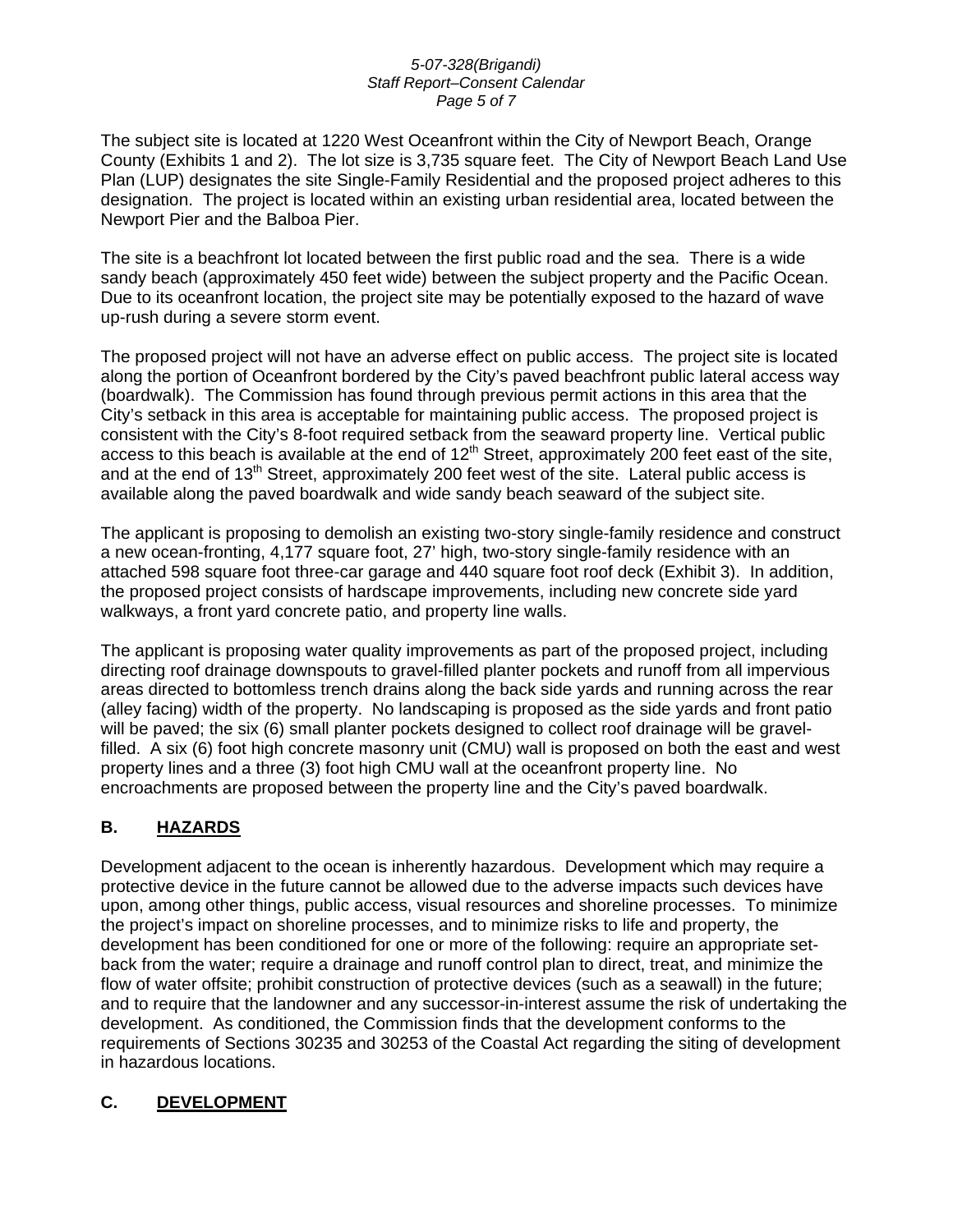#### *5-07-328(Brigandi) Staff Report–Consent Calendar Page 6 of 7*

The development is located within an existing developed area and is compatible with the character and scale of the surrounding area. However, the proposed project raises concerns that future development of the project site potentially may result in a development which is not consistent with the Chapter 3 policies of the Coastal Act. To assure that future development is consistent with the Chapter 3 policies of the Coastal Act, the Commission finds that a future improvements special condition be imposed. As conditioned the development conforms with the Chapter 3 policies of the Coastal Act.

# **D. PUBLIC ACCESS**

The proposed development will not affect the public's ability to gain access to, and/or to use the coast and nearby recreational facilities. Therefore, as proposed the development, as conditioned, conforms with Sections 30210 through 30214, Sections 30220 through 30224, and 30252 of the Coastal Act.

# **E. WATER QUALITY**

The proposed development has a potential for a discharge of polluted runoff from the project site into coastal waters. The development, as proposed and as conditioned, incorporates design features to minimize the effect of construction and post-construction activities on the marine environment. These design features include, but are not limited to, one or more of the following: the appropriate management of equipment and construction materials, reducing runoff through the use of permeable surfaces, the use of non-invasive drought tolerant vegetation to reduce and treat the runoff discharged from the site, and for the use of post-construction best management practices to minimize the project's adverse impact on coastal waters. Therefore, the Commission finds that the proposed development, as conditioned, conforms with Sections 30230 and 30231 of the Coastal Act regarding the protection of water quality to promote the biological productivity of coastal waters and to protect human health.

# **F. DEED RESTRICTION**

To ensure that any prospective future owners of the property are made aware of the applicability of the conditions of this permit, the Commission imposes one additional condition requiring that the property owner record a deed restriction against the property, referencing all of the above Special Conditions of this permit and imposing them as covenants, conditions and restrictions on the use and enjoyment of the Property. Thus, as conditioned, any prospective future owner will receive actual notice of the restrictions and/or obligations imposed on the use and enjoyment of the land including the risks of the development and/or hazards to which the site is subject, and the Commission's immunity from liability.

# **G. LOCAL COASTAL PROGRAM**

Coastal Act section 30604(a) states that, prior to certification of a local coastal program ("LCP"), a coastal development permit can only be issued upon a finding that the proposed development is in conformity with Chapter 3 of the Act and that the permitted development will not prejudice the ability of the local government to prepare an LCP that is in conformity with Chapter 3. The Land Use Plan for the City of Newport Beach was effectively certified on May 19, 1982. The certified LUP was updated on October 2005. As conditioned, the proposed development is consistent with Chapter 3 of the Coastal Act and with the certified Land Use Plan for the area. Approval of the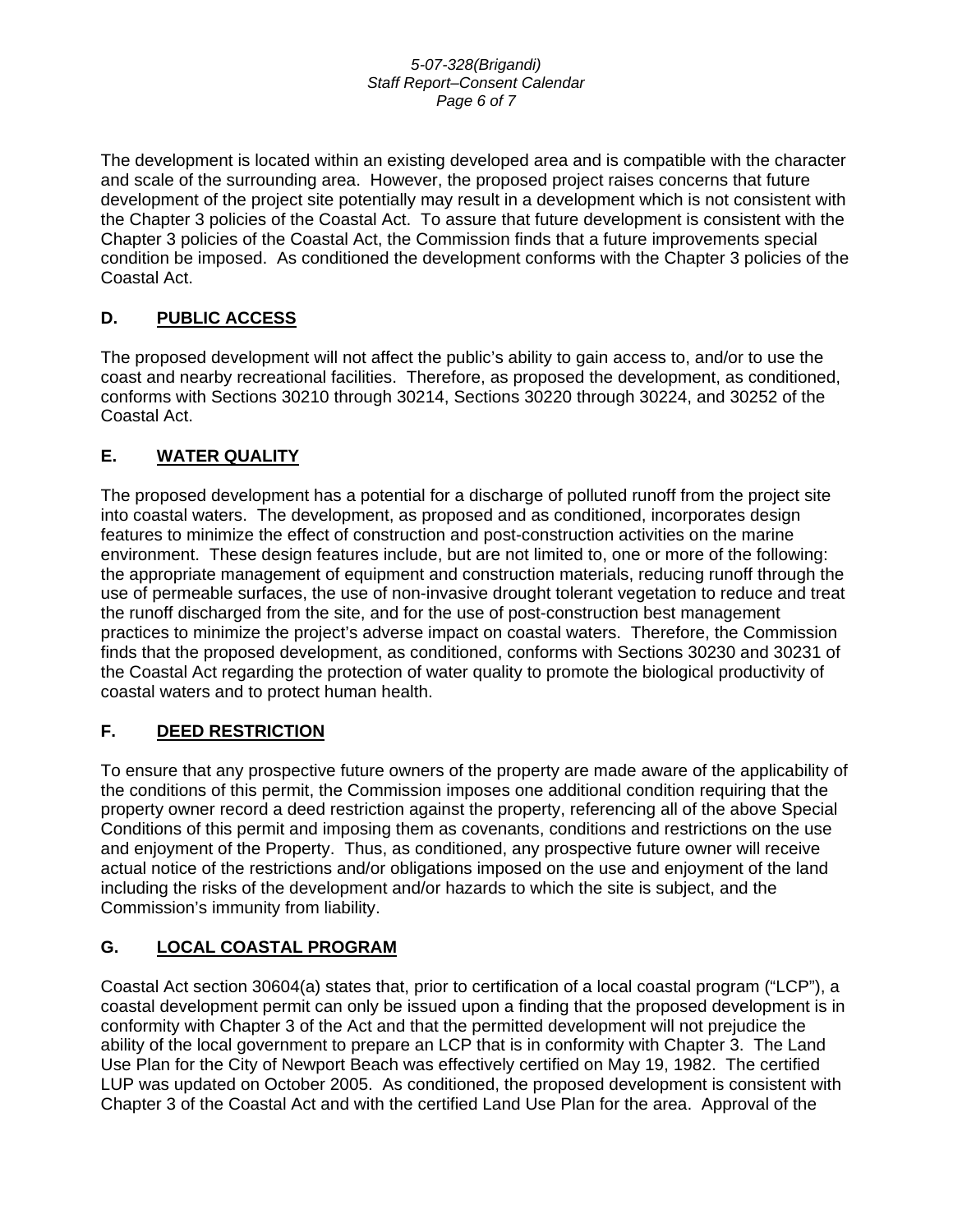#### *5-07-328(Brigandi) Staff Report–Consent Calendar Page 7 of 7*

project, as conditioned, will not prejudice the ability of the local government to prepare an LCP that is in conformity with the provisions of Chapter 3 of the Coastal Act.

# **H. CALIFORNIA ENVIRONMENTAL QUALITY ACT**

As conditioned, there are no feasible alternatives or additional feasible mitigation measures available that would substantially lessen any significant adverse effect that the activity may have on the environment. Therefore, the Commission finds that the proposed project, as conditioned to mitigate the identified impacts, is the least environmentally damaging feasible alternative and can be found consistent with the requirements of the Coastal Act to conform to CEQA.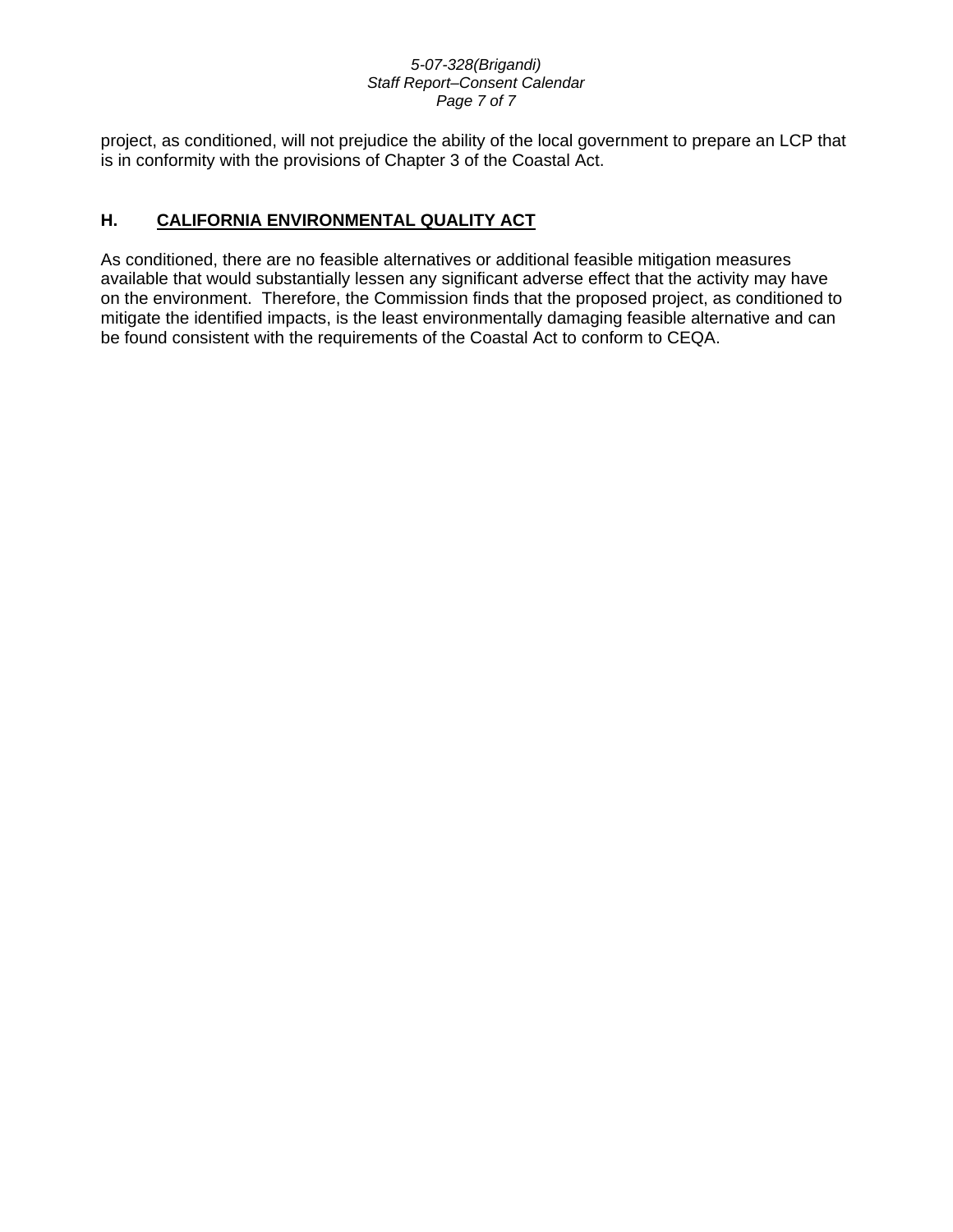# **COASTAL COMMISSION**



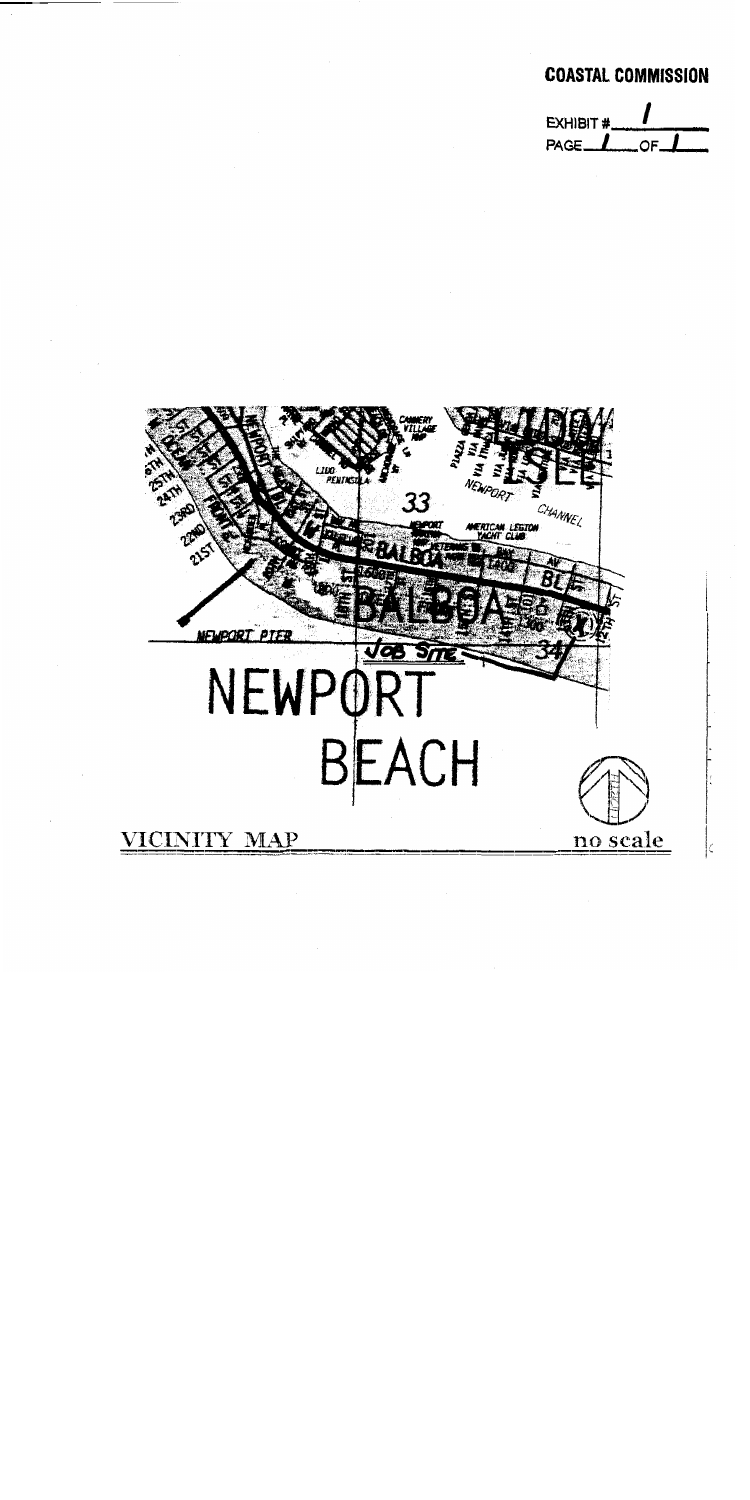

Description: Orange, CA Assessor Map 47.24 Page: 1 of 3 Order: nenil Comment: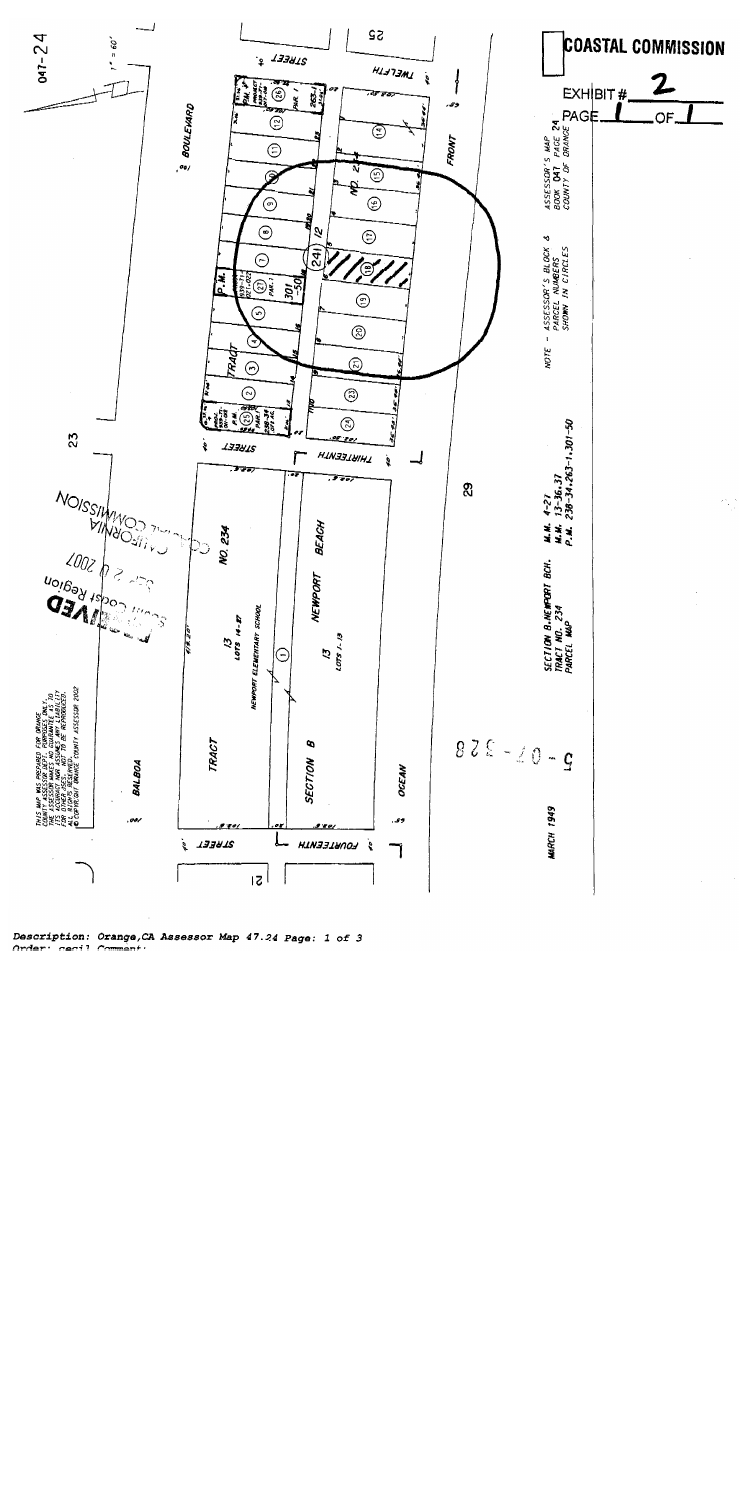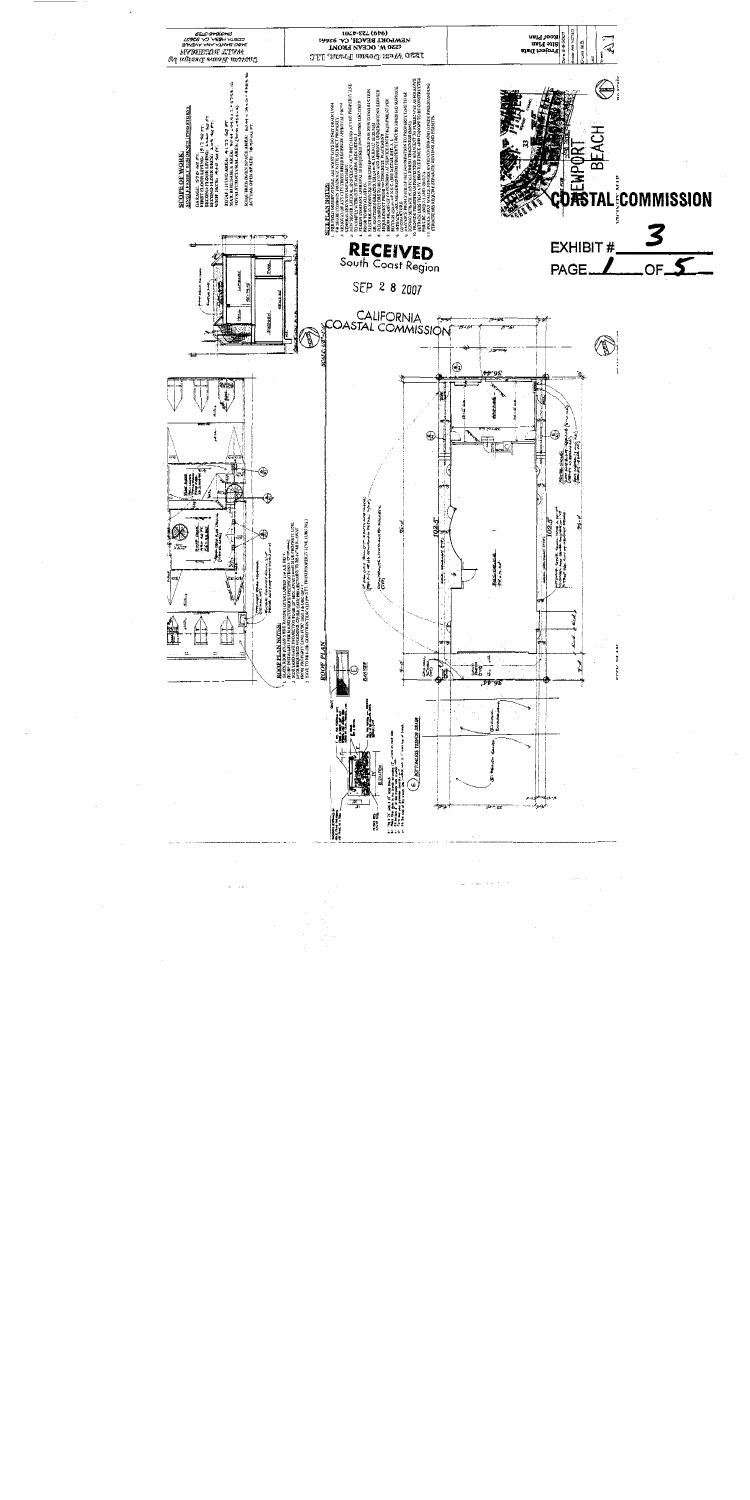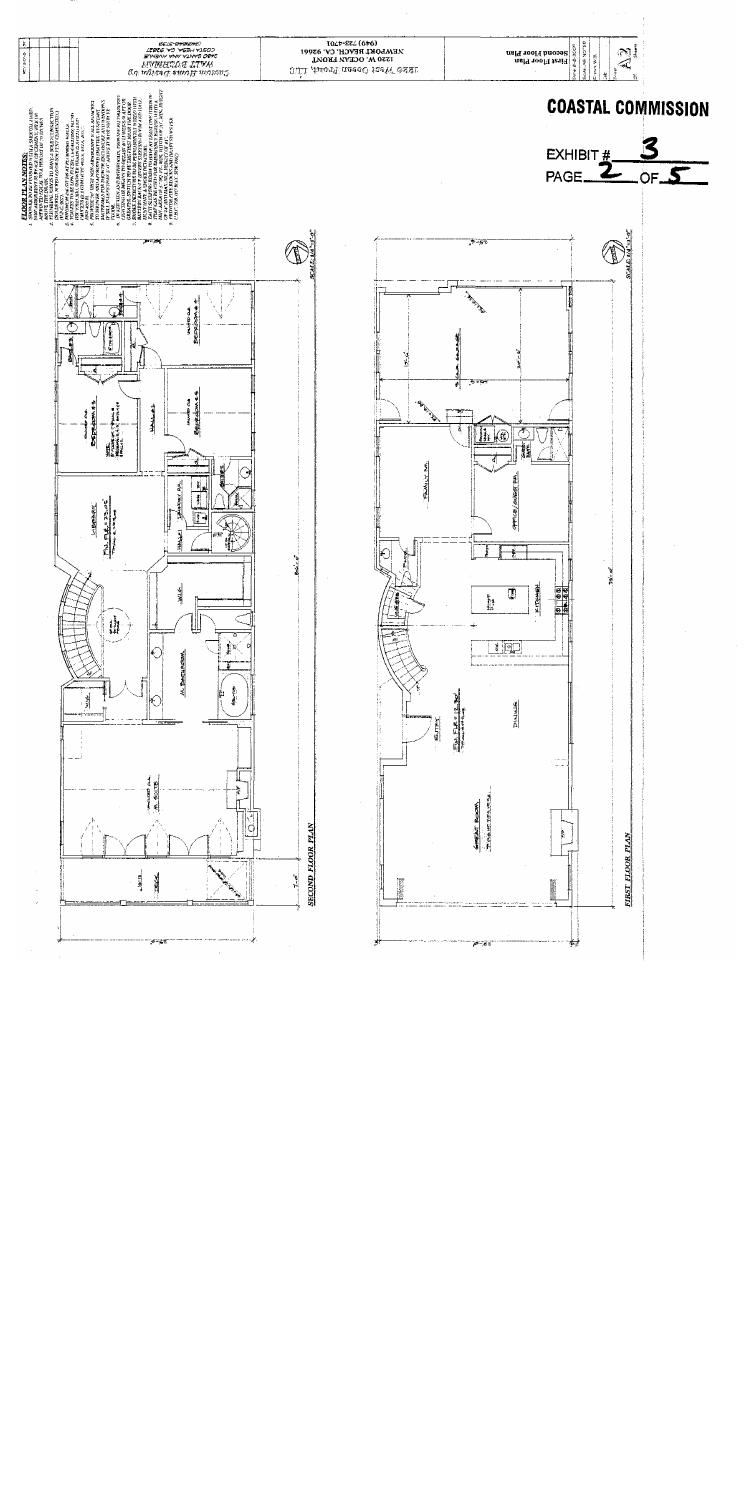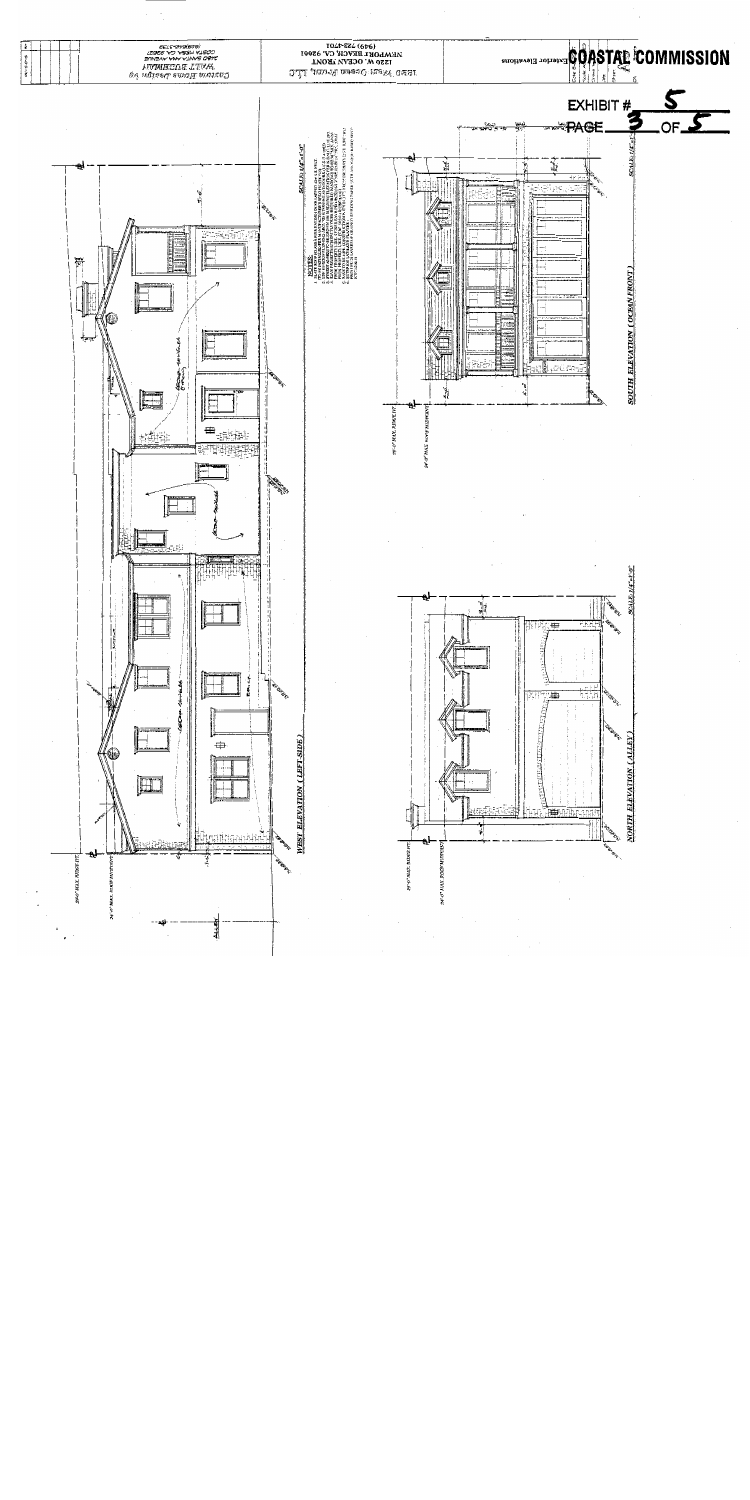